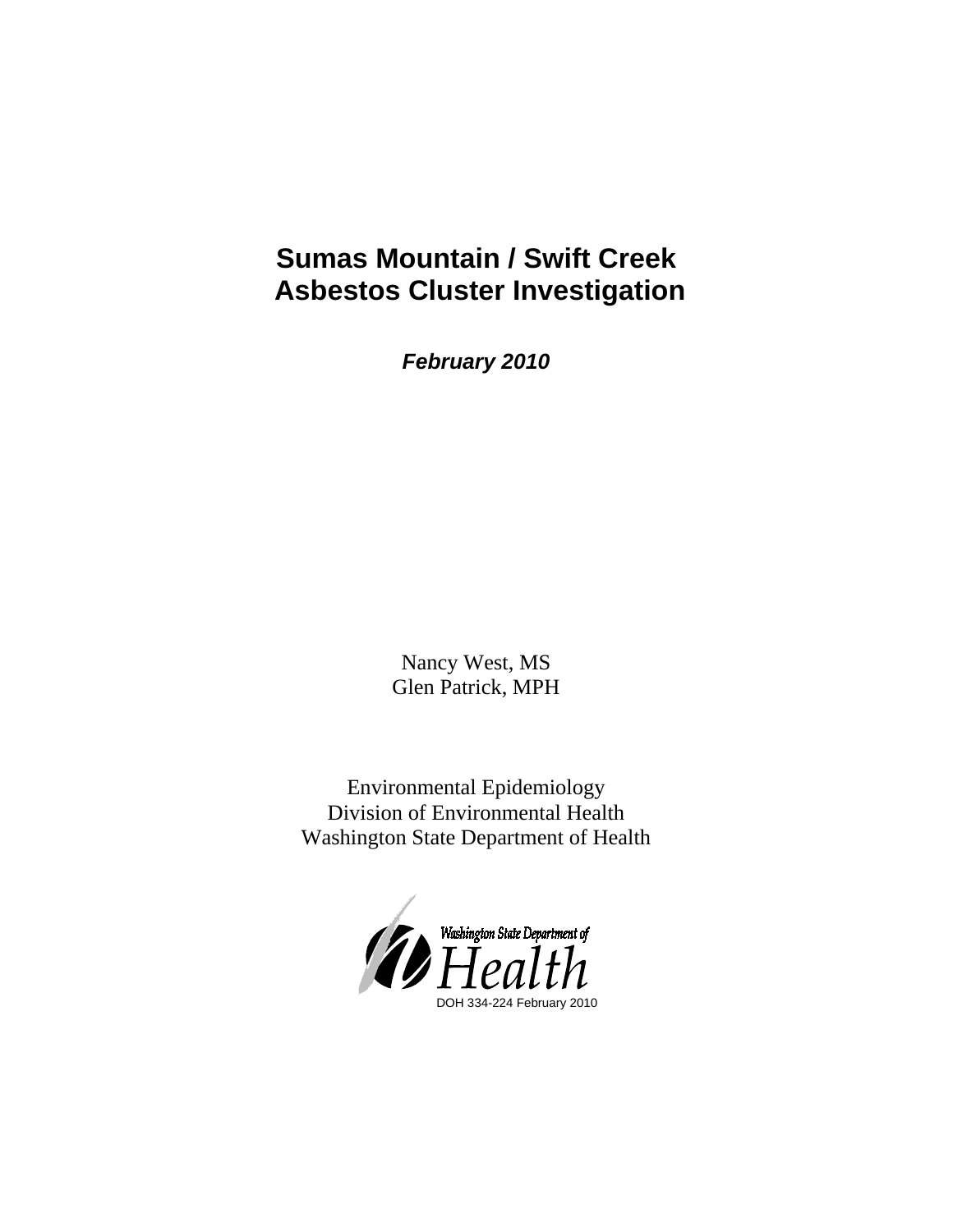## **Sumas Mountain / Swift Creek Asbestos Cluster Investigation**

This report is a follow-up to the Washington State Department of Health epidemiologic cluster investigation conducted in 2008 of health effects resulting from possible exposure to naturally occurring asbestos in the Swift Creek drainage located in Whatcom County, Washington<sup>[1](#page-1-0)</sup>.

This update was initiated at the request of the Site Assessment Section within the Department of Health, Division of Environmental Health. It is in response to updated environmental sampling results from the U.S. Environmental Protection Agency's (EPA) May 2009 investigation of asbestos concentrations in surface water, sediment, and flood deposits within a study area consisting of the Swift Creek drainage and downstream Sumas River area<sup>[2](#page-1-1)</sup>.

The goal of this epidemiologic cluster investigation was to assess the rate of lung and bronchial cancer, and mesothelioma among people living in the study area compared to rates for Whatcom County and the state overall, taking into account additional years of data and the expanded area of interest. While mesothelioma is rare and specifically linked to exposure to asbestos, lung, and bronchial cancer is prevalent and associated with numerous factors, especially smoking. It was assumed that the population living in the study area may be more exposed to asbestos and therefore likely to experience a higher rate of asbestos related cancer (e.g., cancer of the lung and bronchus, and mesothelioma) than the overall state population.

## **Methods**

 $\overline{a}$ 

To address these goals, mesothelioma and lung and bronchial cancer case data from 1992 through 2006 were obtained from the Washington State Cancer Registry (WSCR) for the study area population in Whatcom County and the state population. Population data were obtained from the 2000 U.S. Census. This investigation included two additional years of data compared to the prior investigation. Additionally, the geographic region included in this investigation was increased compared to the prior investigation and included additional census block groups that encompass the Swift Creek drainage and the Sumas River area to the Canadian border (Figure 1). Human exposure to naturally occurring asbestos was assumed to result from both undisturbed asbestos-containing streambed materials as well from materials moved off-site for use as fill.

Data for the fourteen-year period were combined because of the small number of both cancers among the population of Whatcom County as a whole, and especially among the population living within the selected census blocks comprising the study area. In keeping with standard epidemiologic data analysis practices, the data were age-adjusted to account for differences in the population age structure of Whatcom County and within the study area, compared to the state. The age adjustment of data is necessary since the rate of cancer in the population increases with age. Age-adjusted rates with 95 percent confidence intervals (CI) for mesothelioma and lung and bronchial cancer were then calculated for residents of Whatcom County, the study area, and for the state. The calculation of confidence intervals is necessary to evaluate whether rates that differ from the state rate are different simply due to chance alone. Finally, the rates presented below are presented in terms of a population of 100,000 due to how rarely these conditions occur.

<span id="page-1-0"></span><sup>&</sup>lt;sup>1</sup> Washington State Department of Health. Health Consultation: Swift Creek Sediment Asbestos Site, Everson, Whatcom County, Washington. February 22, 2008. Available at URL:<br>www.atsdr.cdc.gov/HAC/pha/SwiftCreekAsbestos/SwiftCreekAsbestos 2-22-2008.pdf

<span id="page-1-1"></span> $2$  U.S. EPA Region 10 Office of Environmental Assessment. Soil, Sediment, and Surface Water Sampling, Sumas Mountain Naturally Occurring Asbestos Site Whatcom County, Washington (Draft Report). August, 13, 2009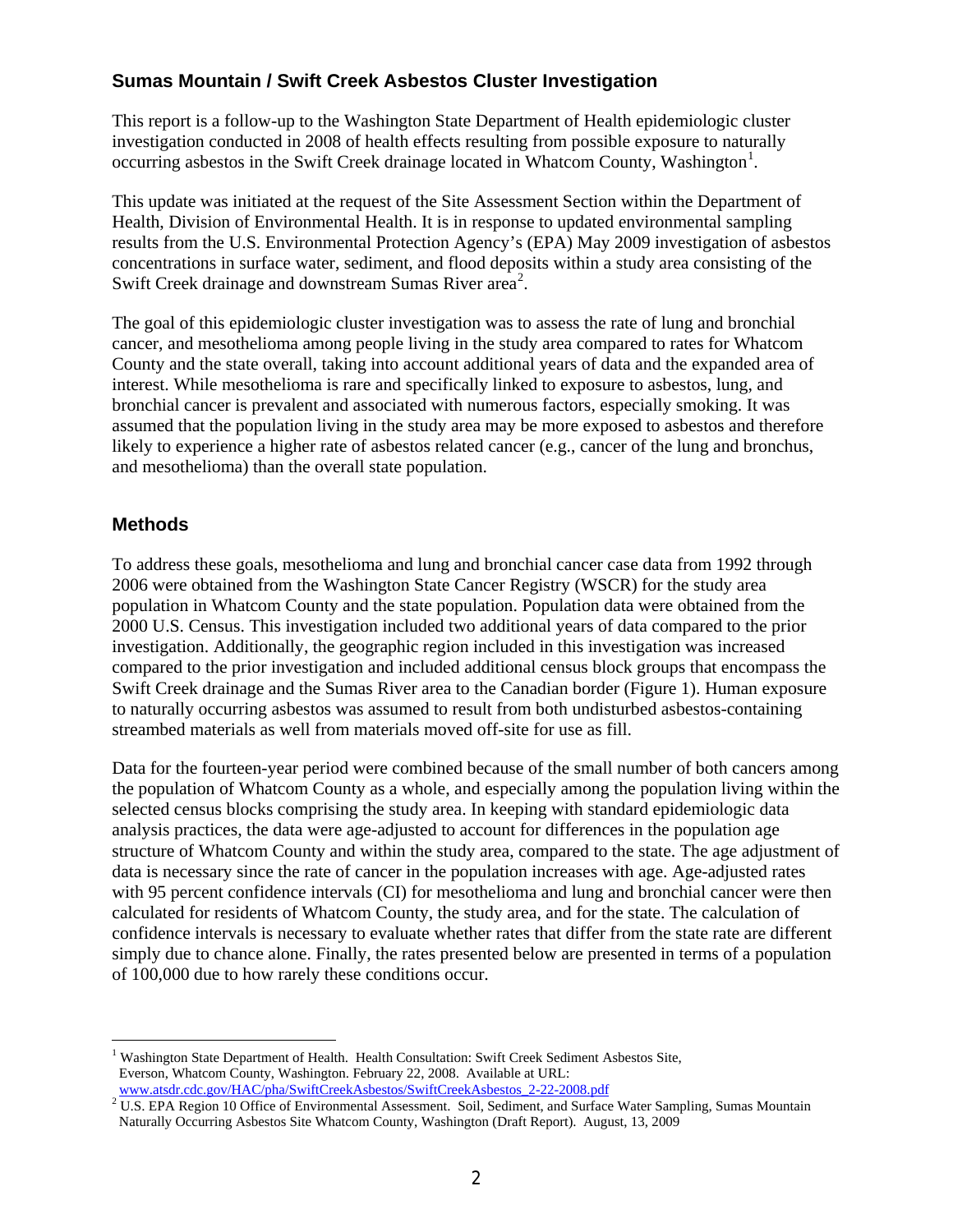

Figure 1. Swift Creek-Sumas River Study Area.

## **Results**

#### **Lung and Bronchial Cancer**

Between 1992 and 2006, 1,449 cases of lung and bronchial cancer were identified in the WSCR for Whatcom County, resulting in an age-adjusted rate of 889 cases per 100,000 population. This rate was less than the overall rate for Washington State (1011 cases per 100,000) and was lower than would be expected by chance alone. Within the study area, the rate for lung and bronchial cancer was 814 per 100,000 and while lower than the overall state rate and the rate for Whatcom County, this finding may be due to chance alone (Table 1).

| Table 1, Lung and Dronemar Cancel Data $(1772 - 2000)$ |                   |                         |                         |                    |  |  |  |
|--------------------------------------------------------|-------------------|-------------------------|-------------------------|--------------------|--|--|--|
|                                                        |                   | Age-adjusted            | 95% Confidence Interval |                    |  |  |  |
| <b>Geographic Area</b>                                 | <b>Population</b> | <b>Rate per 100,000</b> | <b>Lower Bound</b>      | <b>Upper Bound</b> |  |  |  |
|                                                        |                   |                         |                         |                    |  |  |  |
| <b>Washington State</b>                                | 5,894,092         | 1011                    | 1003                    | 1020               |  |  |  |
|                                                        |                   |                         |                         |                    |  |  |  |
| <b>Whatcom County</b>                                  | 166,814           | 889                     | 843                     | 937                |  |  |  |
| <b>Swift Creek/Sumas</b>                               |                   |                         |                         |                    |  |  |  |
| <b>River Study Area</b>                                | $*12,393$         | 814                     | 636                     | 1033               |  |  |  |

**Table 1. Lung and Bronchial Cancer Data (1992 – 2006)** 

\*Reflects a value corrected due to a transcription error, which had no influence on the analytic results

#### **Mesothelioma**

Between 1992 and 2006, the age-adjusted rate for mesothelioma in Washington State was 23 cases per 100,000 population and the rate for Whatcom County was the same (23 cases per 100,000 population). Among the population living within the study area, the rate of mesothelioma was 9.3